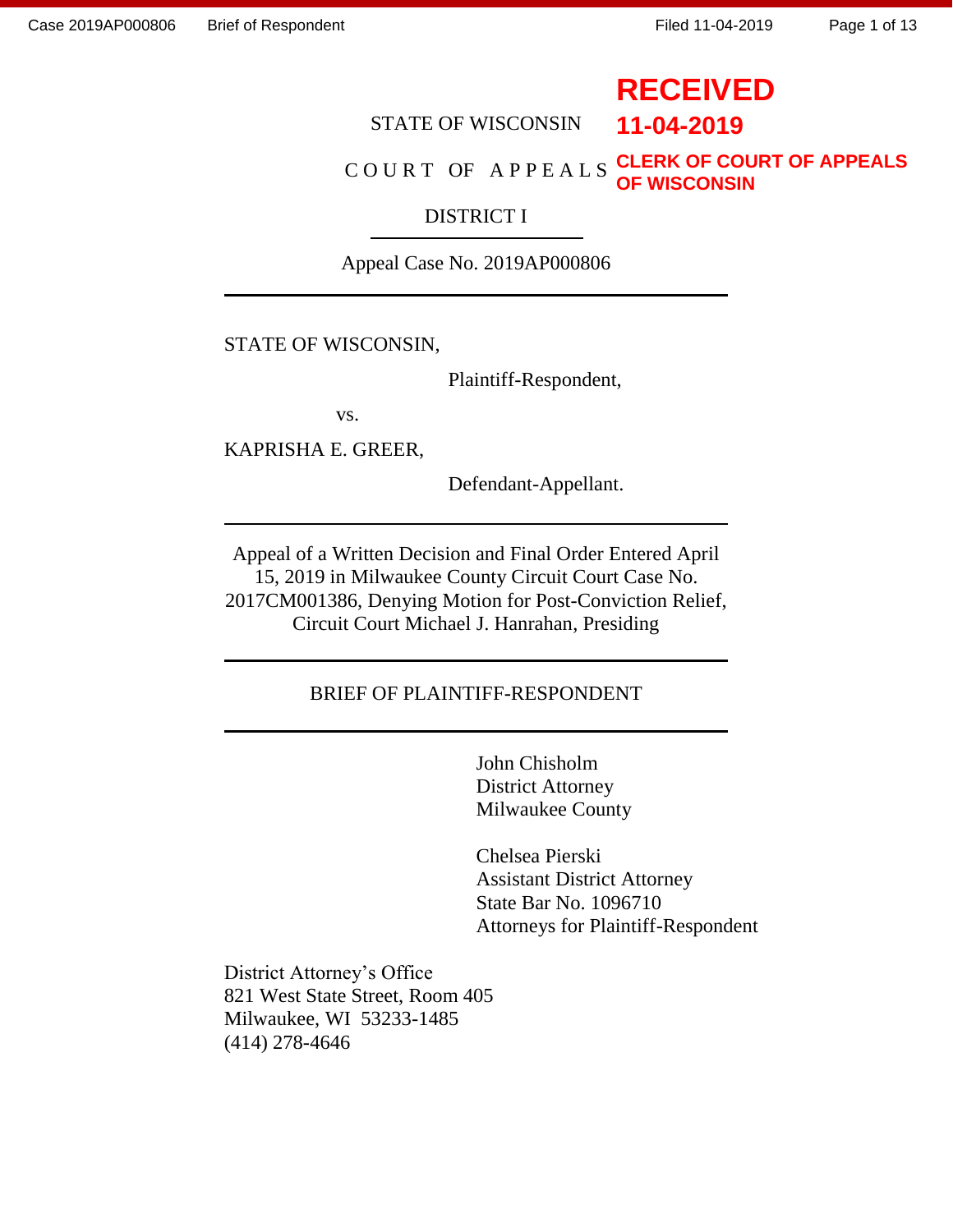### **TABLE OF CONTENTS**

## **Page**

| STATEMENT ON ORAL ARGUMENT AND                                                                                                                                              |
|-----------------------------------------------------------------------------------------------------------------------------------------------------------------------------|
|                                                                                                                                                                             |
|                                                                                                                                                                             |
|                                                                                                                                                                             |
| I.<br>Defense counsel did not object during the jury instructions<br>conference or request that the true threat instruction be<br>added, therefore the objection is waived4 |
| Π.<br>The State did not rely on a true threat as an alternative theory<br>of prosecution as to the disorderly conduct count. 5                                              |
| Even if the court finds the true threat paragraph should have<br>III.<br>been given, the omission of that paragraph was harmless                                            |
|                                                                                                                                                                             |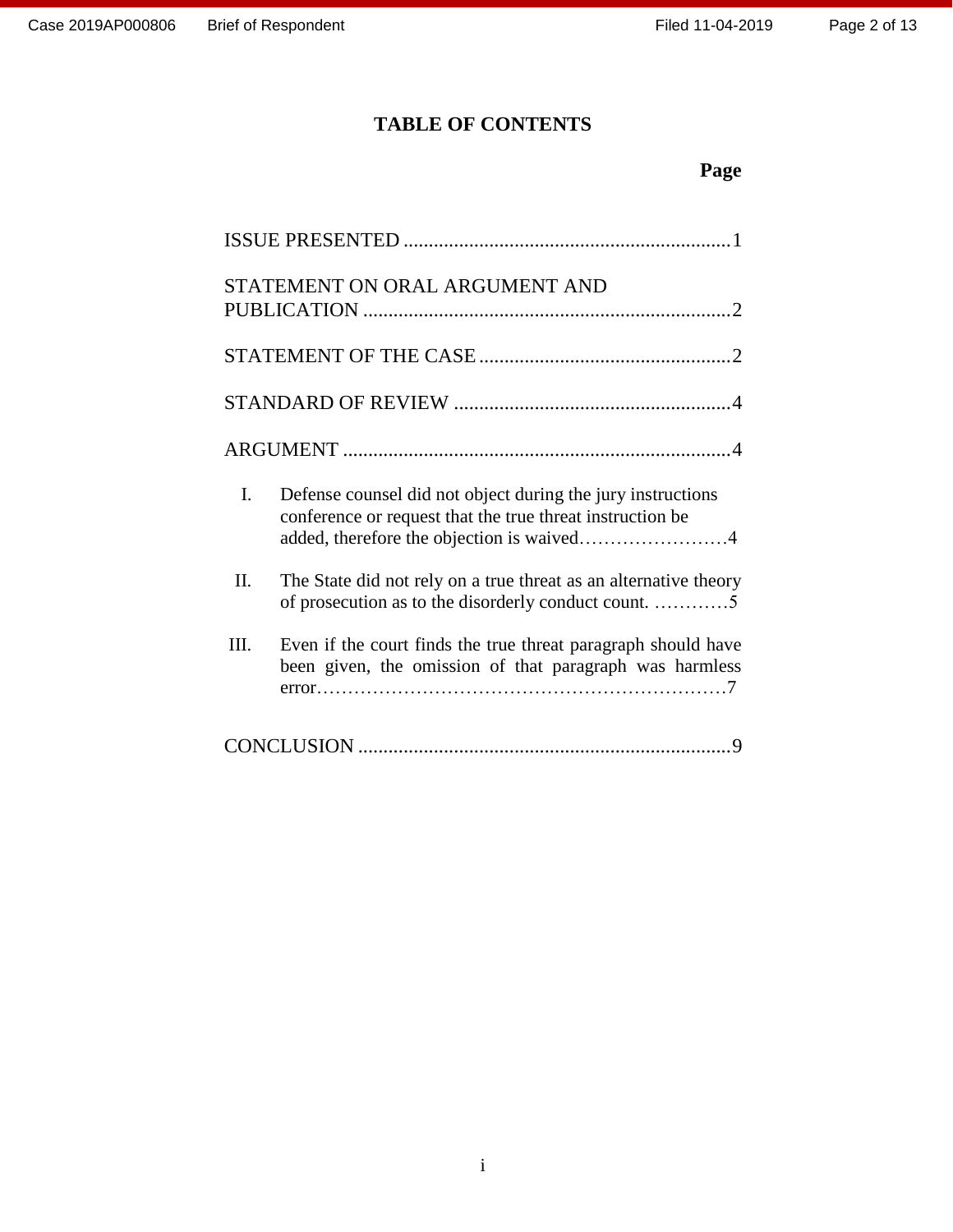### **TABLE OF AUTHORITIES**

### **CASES CITED**

| City of La Crosse v. Jiracek Cos.,                                  |
|---------------------------------------------------------------------|
| Evelyn C.R. v. Tykila S.,                                           |
| State v. Davis,                                                     |
| State v. Dyess,                                                     |
| State v. Ferguson,<br>2009 WI 50, 317 Wis. 2d 586, 767 N.W.2d 1874  |
| State v. Fonte,<br>2005 WI 77, 281 Wis. 2d 654, 698 N.W.2d 5944     |
| State v. Gonzalez,                                                  |
| State v. Harvey,<br>2002 WI 93, 254 Wis. 2d 442, 647 N.W.2d 1894,8  |
| State v. Jorgenson,                                                 |
| State v. Mayo,                                                      |
| State v. Perkins,<br>2001 WI 46, 243 Wis. 2d 141, 626 N.W.2d 7625,6 |

### **WISCONSIN STATUTES CITED**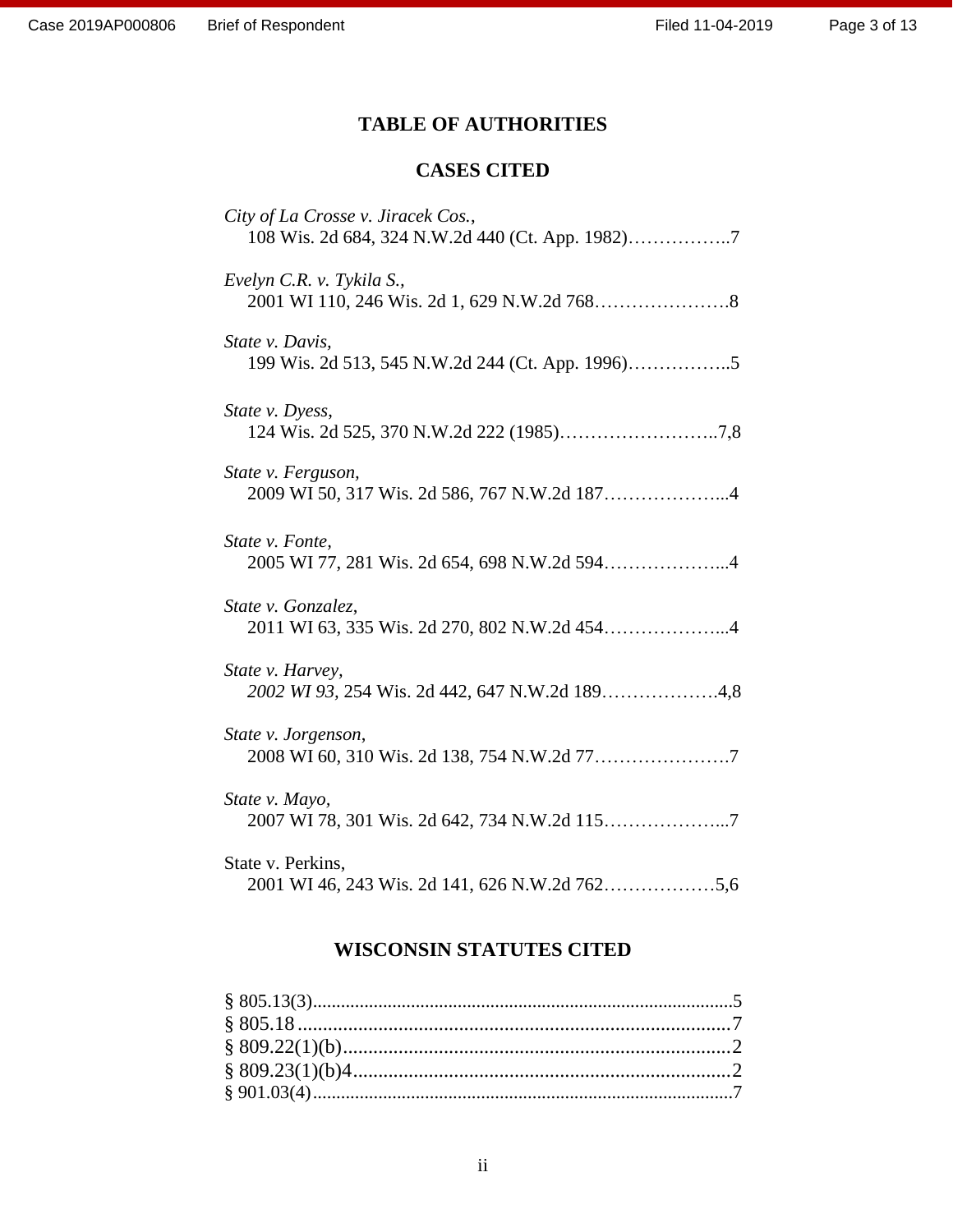#### STATE OF WISCONSIN

#### COURT OF APPEALS

#### DISTRICT I

#### Appeal Case No. 2019AP000806

#### STATE OF WISCONSIN,

Plaintiff-Respondent,

vs.

KAPRISHA E. GREER,

Defendant-Appellant.

Appeal of a Written Decision and Final Order Entered April 15, 2019 in Milwaukee County Circuit Court Case No. 2017CM001386, Denying Motion for Post-Conviction Relief, Circuit Court Michael J. Hanrahan, Presiding

#### BRIEF OF PLAINTIFF-RESPONDENT

#### **ISSUE PRESENTED**

Did the circuit court properly deny Greer's postconviction motion, which alleged the circuit court erred by not including the "true threat" language of Wisconsin Criminal Jury Instruction 1900 during closing instructions to the jury which resulted in plain error?

Trial court answered: Any error regarding the inclusion of the "true threat" instruction was waived, and that if there was an error, the error was harmless because Greer failed to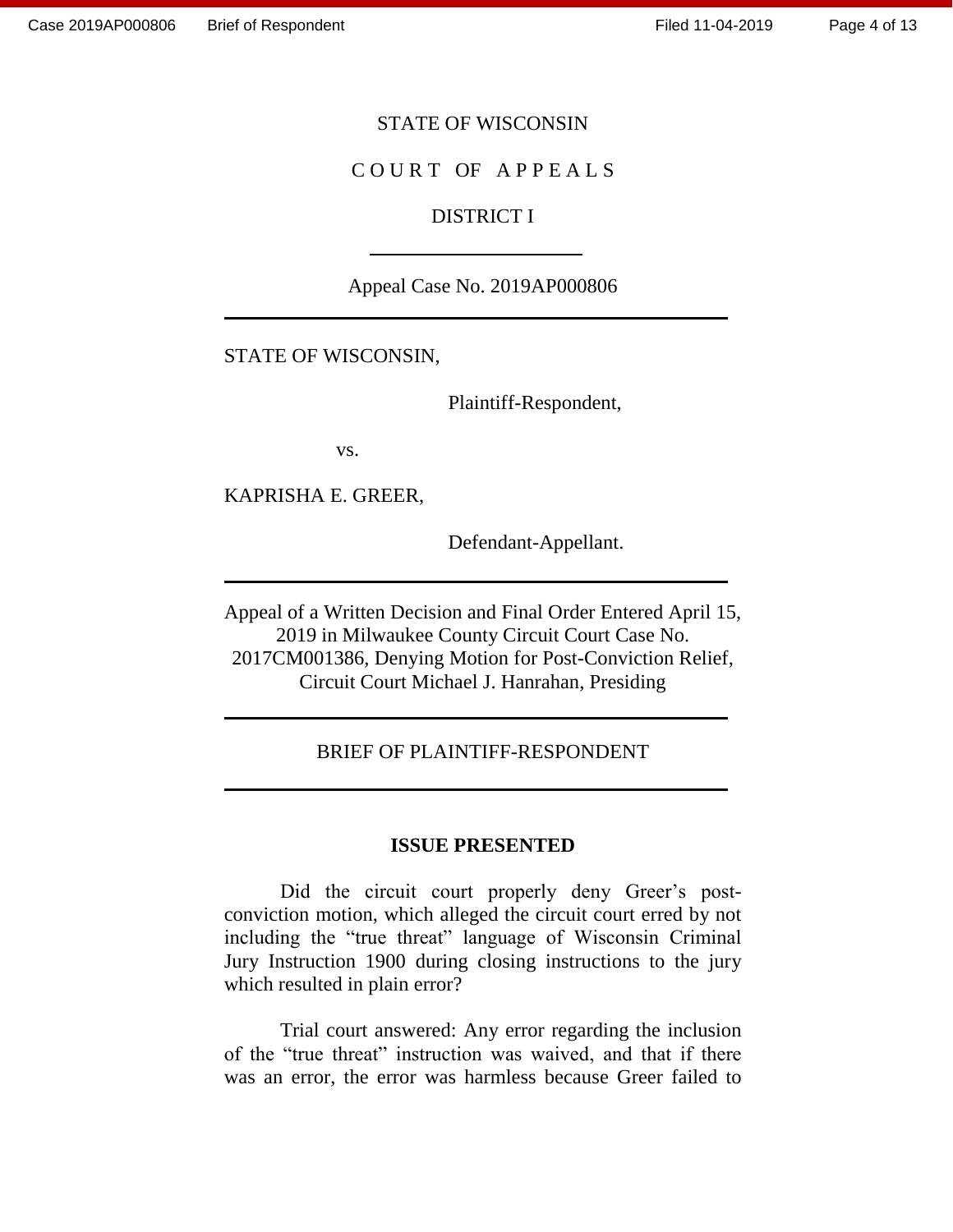explain how the "true threat" paragraph would have led the jury to acquit on the disorderly conduct charge.

#### **STATEMENT ON ORAL ARGUMENT AND PUBLICATION**

The State requests neither oral argument nor publication. The briefs in this matter can fully present and meet the issues on appeal and fully develop the theories and legal authorities on the issues. *See* Wis. Stat. (Rule) 809.22(1)(b). Further, as a matter to be decided by one judge, this decision will not be eligible for publication. *See* Wis. Stat. (Rule) 809.23(1)(b)4.

#### **STATEMENT OF THE CASE**

On May 3, 2017, Greer was charged with Endangering Safety by Use of a Dangerous Weapon and Disorderly Conduct in case number 17CM1386. (R1:1) Both charges included the domestic abuse assessments. (R1:1) While the above case was pending, Greer failed to appear in court and a subsequent case was issued in Milwaukee County Case 18CM513 which charged Greer with Misdemeanor Bail-Jumping. (R83) Both cases proceeded to jury trial on June 4, 2018. (R83)

In the Criminal Complaint for case 17CM1386, the State charged that Greer engaged in violent, abusive, indecent, profane, boisterous, unreasonably loud, or otherwise disorderly conduct for the incident that occurred on April 28, 2017. (R1:1) During the preliminary jury instruction conference at trial, the State did not ask for the true threat paragraph of the disorderly conduct instruction and defense counsel did not make any argument or request as to the inclusion of the threat paragraph. (R84:54) In opening statements, neither the State nor the defense stated that Greer threatened the victim JDH. (R84:69- 72)

During direct examination of JDH, the State asked if Greer threatened him, to which JDH replied, "I mean, yeah, the whole video is basically her threatening me and trying to hit me." (R84:91). There is no further discussion of the threat described by JDH until cross-examination. On cross examination, defense counsel asked JDH if Greer made verbal threats to him, and JDH stated, "I mean, when she was going to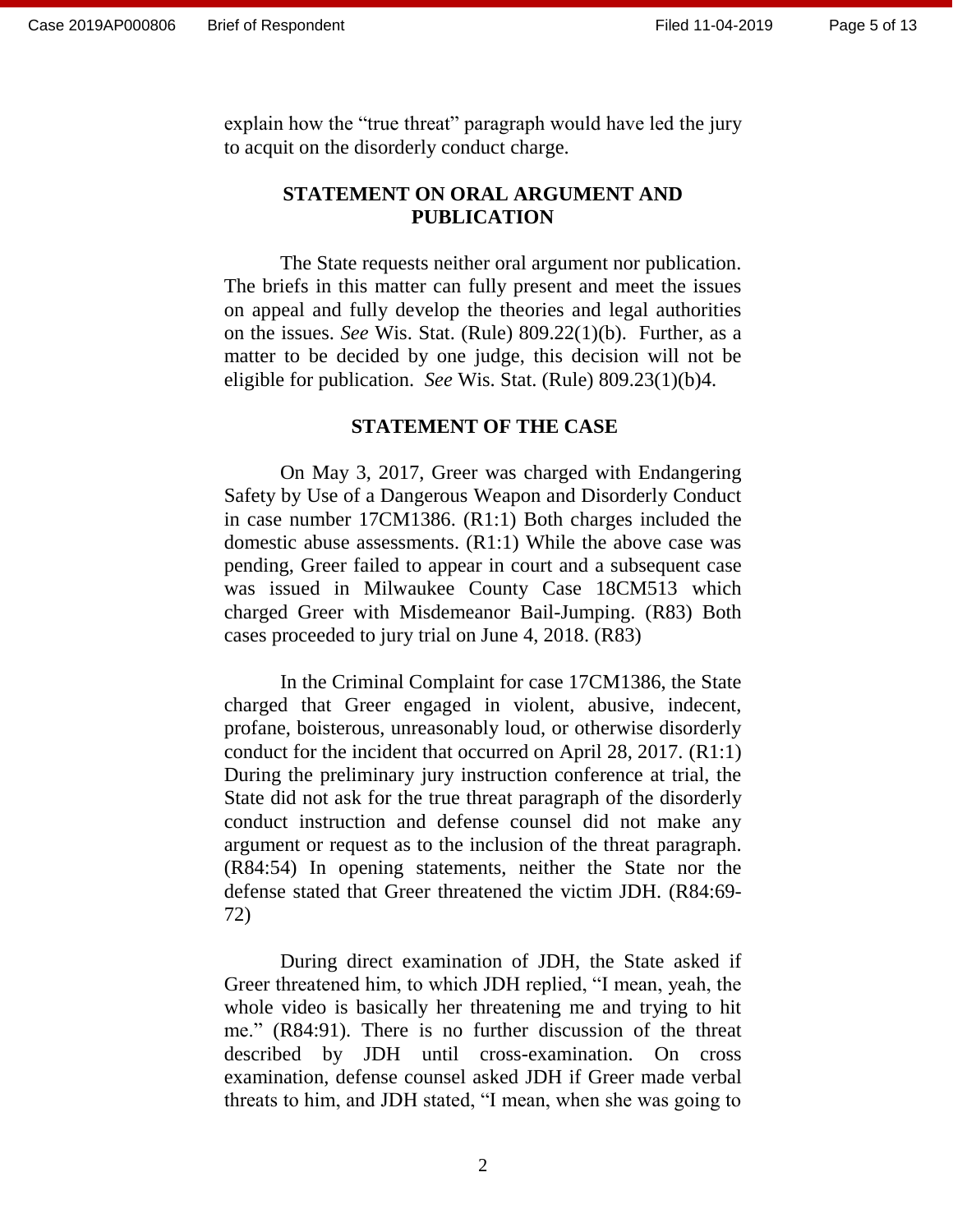her vehicle, you can clearly hear her saying "I got something for you." I took that as a threat." (R84:98) Defense counsel then immediately moved on to asking JDH about how he broke Greer's windshield. (R84:98) Greer elected to testify in this jury trial, and while on cross-examination Greer admitted to being loud and boisterous during this incident. (R85:27) When asked whether this argument occurred in a residential area, Greer replied, "I mean, you can consider it that. It's in the middle of the hood, but it's residential." (R85:27). Greer further admitted that there are homes in the area and people live there. (R85:27) Greer also stated on cross examination that she slapped the phone out of JDH's hand, but denied it was a violent act. (R85: 27-28).

The case was submitted to the jury on June 5, 2018, and the jury returned a verdict of guilty on count 2 disorderly conduct. (R86:2) The jury returned not guilty verdicts on Count 1 in case 17CM1386 and on Count 1 in case 18CM513. (R86:2-3)

On December 14, 2018, Greer filed a motion for postconviction relief. Greer alleged that the true threat paragraph of the Wisconsin Disorderly Conduct Jury Instruction (1900) was required to avoid a guilty verdict that punished Greer's speech protected by the First Amendment. (R45:4) Greer alleged that the instruction permitted the jury to reach a guilty verdict without being informed that it could not do so if it was not proven that Greer's words did not constitute a "true threat." (R45:6)

Judge Hanrahan, denied the motion by written order dated April 15, 2019. He ruled,

> In this instance, there was ample evidence for the jury to find the defendant guilty of disorderly conduct, even without the threat evidence, based on the conduct she admitted to (yelling at the victim in a residential neighborhood at a late hour in the evening and slapping the phone out of his hand) and her admission that she was loud and boisterous. Under the circumstances, the court finds there is no reasonable probability that the jury would have acquitted the defendant of this count without the threat evidence.

(R66:5-6)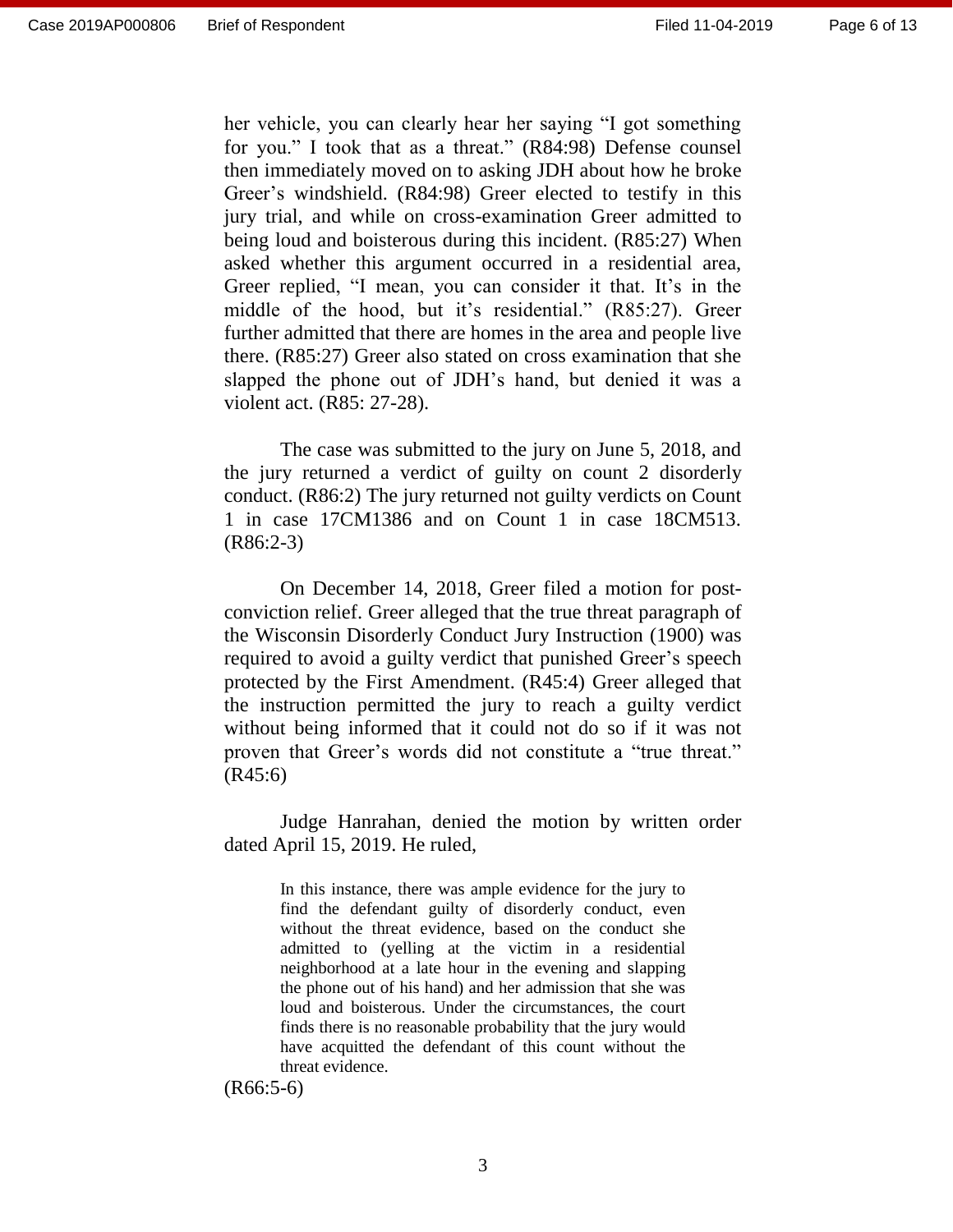Furthermore, even if the instruction were given, the defendant makes no meaningful argument as to how the "true threat" paragraph would have led the jury to acquit on the charge of disorderly conduct. The "true threat" allows a jury to conclude that a potentially threatening statement is not a "true threat" when "a reasonable person making the threat would foresee that a reasonable person would [not] interpret the threat as a serious expression of intent to do harm."

(R66:6) (Footnote omitted)

This appeal follows.

#### **STANDARD OF REVIEW**

A circuit court has broad discretion in deciding whether to give a particular jury instruction, and the court properly exercises its discretion when it fully and fairly informs the jury of the law that applies to the charges. *State v. Ferguson,* 2009 WI 50, 317 Wis. 2d 586, 767 N.W.2d 187, citing *State v. Fonte,* 2005 WI 77, ¶9, 281 Wis. 2d 654, 698 N.W.2d 594*.*  Whether a jury instruction fully and fairly informs the jury of the law applicable to the charges being tried is a question of law to be reviewed independently. "We review whether it is "clear beyond a reasonable doubt that a rational jury would have found the defendant guilty absent the [instructional] error "as a question of law." *State v. Harvey, 2002 WI 93,* 254 Wis. 2d 442, 647 N.W.2d 189. See also *State v. Gonzalez*, 2011 WI 63, *¶*20-21, 335 Wis. 2d 270, 802 N.W.2d 454 ("When a jury instruction is challenged as not completely and correctly informing the jury of the law applicable to the charge, the challenger has presented a question of law that an appellate court determines independently of the circuit court…but benefiting from their analyses." )

#### **ARGUMENT**

**I. Defense counsel failed to object during the jury instructions conferences and failed to request that the true threat paragraph be added, therefore the objection is waived.**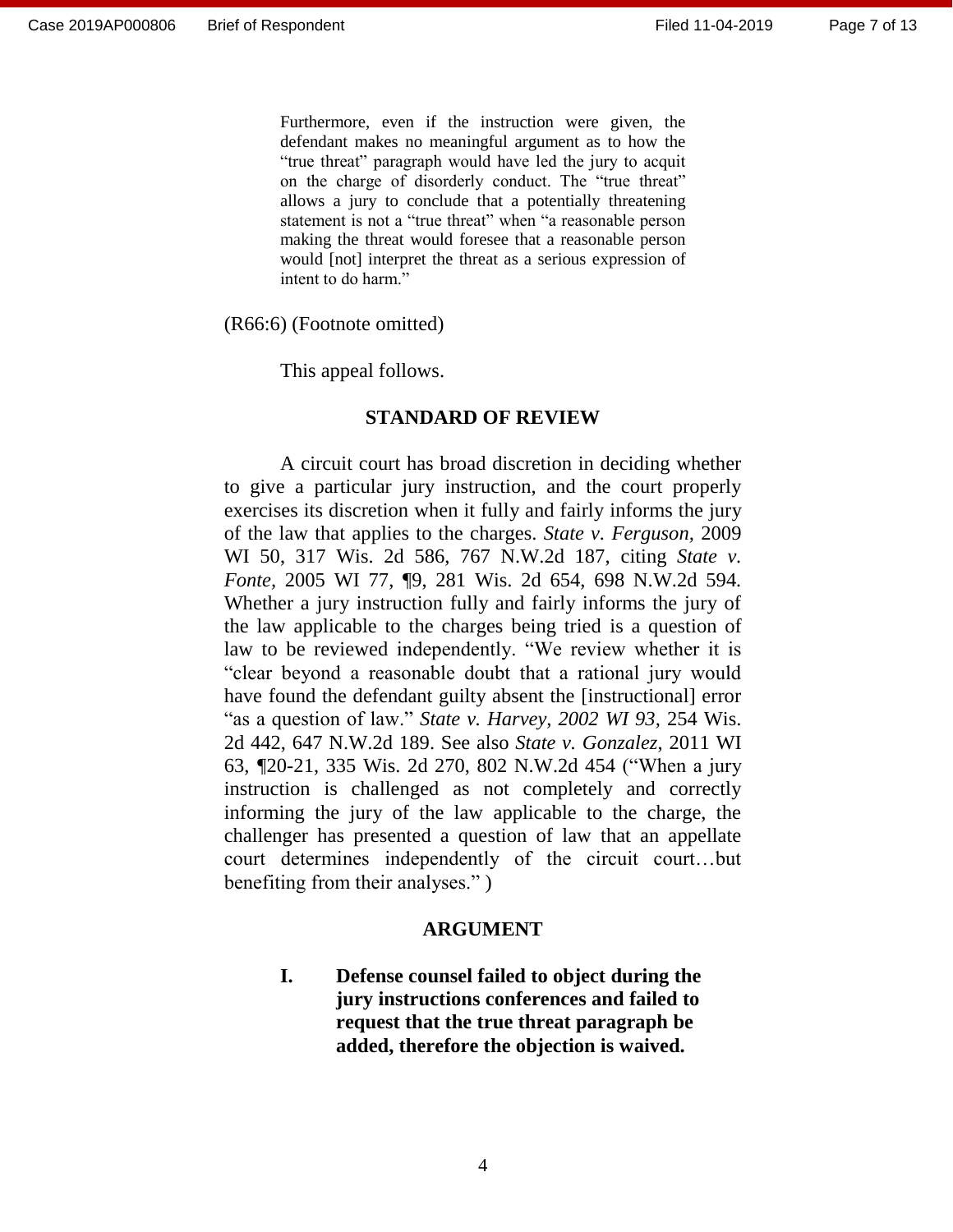Instruction and verdict conferences are governed by Wis. Stat. §805.13(3) (2017-2018). The statute instructs that the court shall hold a conference with the attorneys outside the presence of the jury. *Id.* The court shall then inform the attorneys of the instructions it will read to the jury. "Failure to object at the conference constitutes a waiver of any error in the proposed instructions or verdict." *Id*. "'[U]nobjected-to errors are generally considered waived; and the rule applies to both evidentiary and constitutional errors.'" *State v. Davis*, 199 Wis. 2d 513, 517, 545 N.W.2d 244 (Ct. App. 1996) (citation omitted).

The statutorily required instruction conference occurred in the case at hand, both for the preliminary jury instructions as well as the closing instructions to the jury. (R84:53-55) Prior to the conference regarding closing instructions, the court had provided a copy of the proposed instructions to the state and defense. (R85:35) Once the jury was excused at the close of evidence, the court asked the parties if they had an opportunity to review the draft instructions. (R85:35-37) Both parties indicated they had, and the only discussion was about Wisconsin Criminal Jury Instruction 327 regarding impeachment of the defendant as a witness. (R85:36) Neither party mentioned any concern about the disorderly conduct jury instruction or made any request to have the true threat paragraph of the instruction included. (R85:35-37) Based on the facts in the record as cited above, under Wis. Stat. 805.13(3), Greer waived any error that may have resulted from not including the true threat instruction.

### **II. The State did not rely on a true threat as an alternative theory of prosecution as to the disorderly conduct count.**

The chief case Greer cites in her post-conviction brief is *State v. Perkins,* in which the Court held that,

> "[T]his court may reverse a conviction based on a jury instruction regardless of whether an objection was made when the instruction obfuscates the real issue or arguably caused the real controversy not to be fully tried."

*State v. Perkins,* 2001 WI 46, 243 Wis. 2d 141, 626 N.W.2d 762.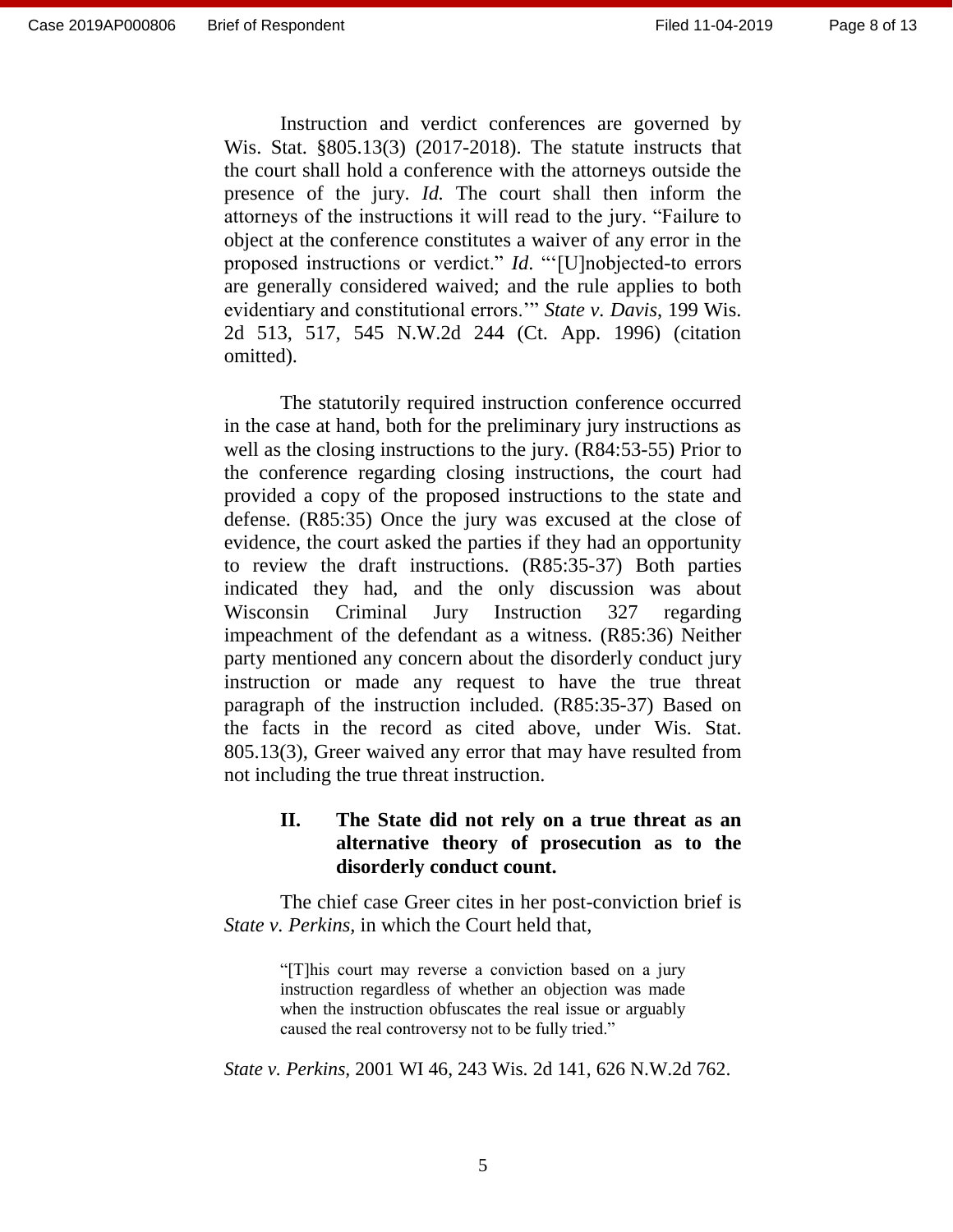In the *Perkins* case, the defendant was charged with one count of threatening a judge. The defendant did not object to the jury instruction as it was written and he was convicted of threat to a judge. The defendant then appealed. The Supreme Court discussed the elements of the jury instruction for the charge of threat to a judge and focused specifically on the element that required the jury to find the defendant threatened to cause bodily harm to the judge. The jury was not instructed as to what language would be sufficient to find the defendant did indeed threaten to cause bodily harm. *Id. at 162.* The Court found that because the jury was not provided with a definition of what constitutes a threat, they were not aware of what test needed to be applied in considering whether the defendant threatened bodily harm.

However, the *Perkins* case is factually distinguishable from the case at hand. Greer argues that by not giving the true threat instruction the real controversy was not fully tried. Greer then cites Justice Wilcox's concurring opinion in the *Perkins*  case, arguing that where a jury instruction is missing an explanation regarding an element of an alleged offense, there can be no jury verdict on that element, therefore the harmless error analysis is inapplicable. (R45:7) That opinion does not apply to the case at hand because, unlike the *Perkins* case, the jury did not need to find that Greer threatened JDH. That is not one of the elements of the disorderly conduct statute. The jury only needed to find the Greer engaged in, "violent, abusive, indecent, profane, boisterous, unreasonably loud or otherwise disorderly conduct." (R85:43) Nothing in either element of the disorderly conduct instruction requires the jury to consider whether Greer threatened JDH and therefore the jury did not need to be instructed on how to define a threat.

Although the State did ask JDH on direct examination if Greer threatened him, this was not an alternative theory of prosecution as Greer argues in her post-conviction motion. (R45:6) The State did not argue this was a threat at any point during its closing arguments. (R85) The State did mention Greer's statement "I got something for you" in his rebuttal argument, but never categorized it as a threat, and never referenced JDH's testimony that he (JDH) took that statement as a threat. (R85:69) Furthermore, the State never argued that JDH's testimony about what he considered to be a threat fit into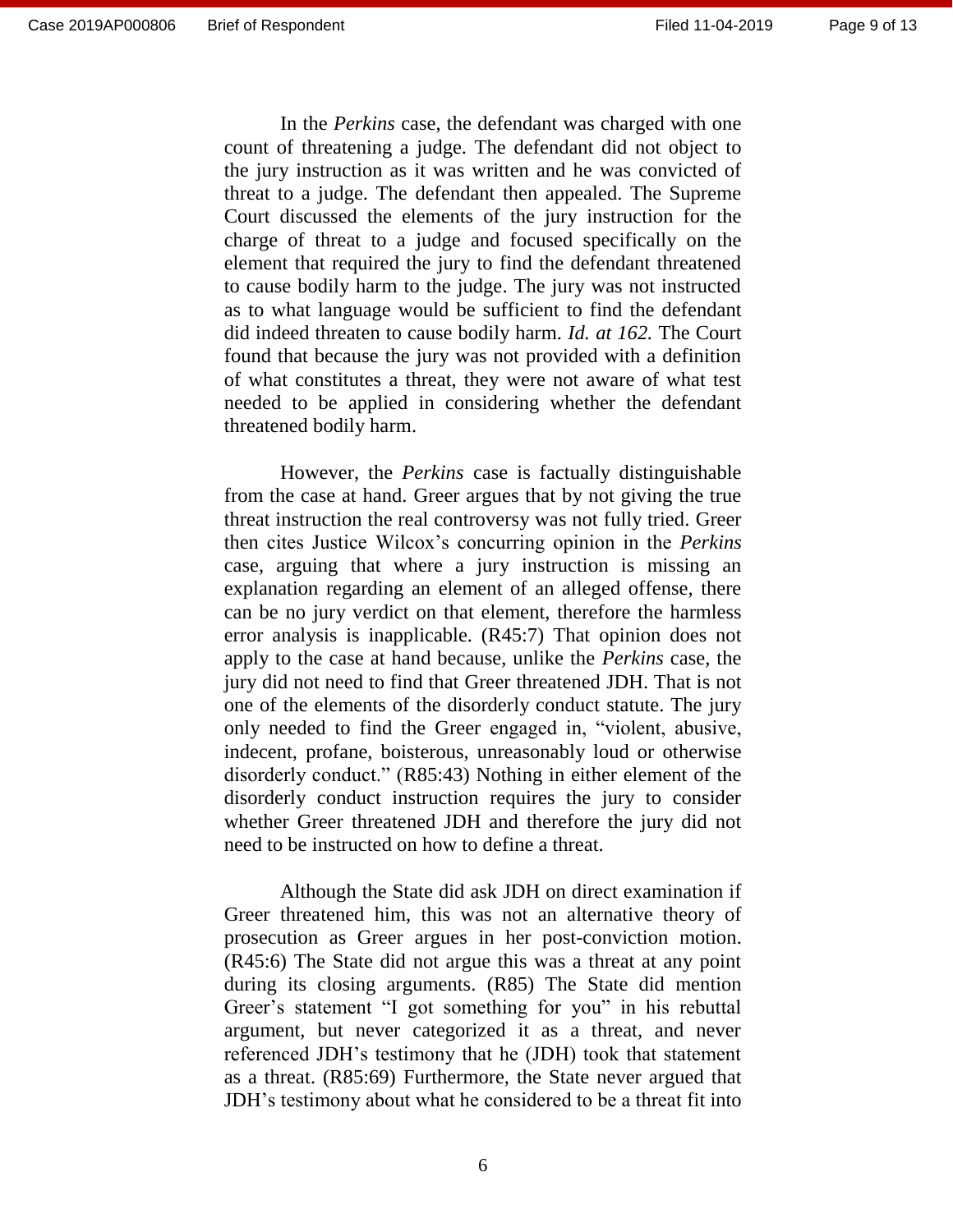any of the factors in the first element of disorderly conduct. (R:85) The State only argued that Greer admitted during cross examination that she was loud and boisterous, which are part of the first element of disorderly conduct. (R85:55)

### **III. Even if the court finds the true threat paragraph should have been given, the omission of that paragraph was harmless error.**

Wis. Stat. §901.03(4) (2017-2018) recognizes the plain error doctrine. The plain error doctrine allows appellate courts to review errors that were otherwise waived by a party's failure to object. *State v. Jorgenson*, 2008 WI 60, 310 Wis. 2d 138, 754 N.W.2d 77, *citing State v. Mayo,* 2007 WI 78, 29, 301 Wis. 2d 642, 734 N.W.2d 115. The existence of plain error will turn on the facts of the particular case. *Id.* at ¶22. If the defendant shows that the error that was not objected to is fundamental, obvious, and substantial, the burden shifts to the State to show the error was harmless. *Id*. at ¶23. The Supreme Court in *Jorgenson* explained:

> The plain error doctrine allows appellate courts to review errors that were otherwise waived by a party's failure to object. Plain error is "error so fundamental that a new trial or other relief must be granted even though the action was not objected to at the time." The error, however, must be "obvious and substantial." Courts should use the plain error doctrine sparingly.

*Id.* at  $\mathbb{Z}$  (quoted sources and internal citations omitted).

An error is considered harmless unless the error affects the substantial rights of the adverse party. The harmless error principle is outlined in Wis. Stat. § 805.18 (2017-2018). Although this section is in the code of civil procedure, it is applicable in criminal cases. *State v. Dyess*, 124 Wis. 2d 525, 370 N.W.2d 222 (1985). The harmless error concept has a presumption against an error being prejudicial. *See City of La Crosse v. Jiracek Cos.*, 108 Wis. 2d 684, 324 N.W.2d 440 (Ct. App. 1982).

The Wisconsin Supreme Court in *Dyess* discussed the harmless-error test. 124 Wis. 2d 525, 543-547. For an error to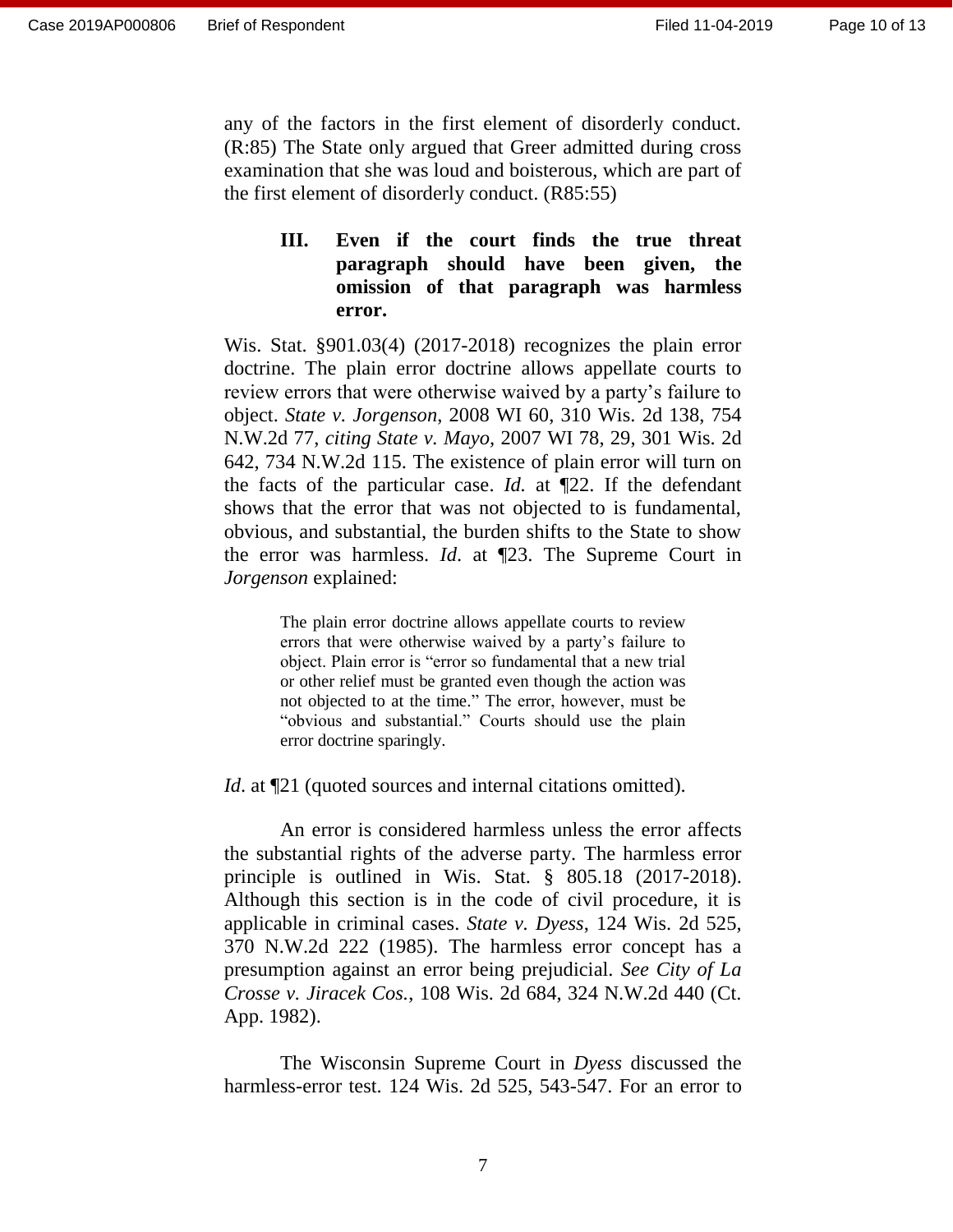affect the substantial rights of a party, there must be a reasonable possibility that the error contributed to the outcome of the action or proceeding at issue. "A reasonable possibility of a different outcome is a possibility sufficient to undermine confidence in the outcome." *[Id.](https://1.next.westlaw.com/Link/Document/FullText?findType=Y&serNum=1985133340&pubNum=0000595&originatingDoc=Ibba28ce3ff2711d983e7e9deff98dc6f&refType=RP&originationContext=document&transitionType=DocumentItem&contextData=(sc.UserEnteredCitation))* at 544-545; *See also State v. Harvey*, 254 Wis. 2d 442 at 467 (Error is harmless if it is clear beyond a reasonable doubt that a rational jury would have found the defendant guilty absent the error). "If the error at issue is not sufficient to undermine the reviewing court's confidence in the outcome of the proceeding, the error is harmless." *Evelyn C.R. v. Tykila S.,* 2001 WI 110, ¶28, 246 Wis.2d 1, 629 N.W.2d 768.

In this case, Judge Hanrahan was correct in his written decision that there is ample evidence for the jury to convict Greer of disorderly conduct absent the true threat paragraph. Given the testimony at trial and Greer's own admissions, there is no reasonable possibility of a different outcome even if the true threat paragraph was given. Greer has failed to show in her brief that the un-objected to error of the omission of the true threat instruction is plain error. Greer argues in her motion that it cannot be said with confidence that the "true threat" evidence and lack of instruction "did not contribute to the verdict obtained." (Brief of Defendant-Appellant, p. 17) Greer makes this conclusory assertion without any analysis or support to establish how the omission of the true threat paragraph is fundamental, obvious or substantial.

Assuming, arguendo, that, Greer met her burden of establishing plain error, the burden then shifts to the State to prove the omission is a harmless error. Greer admitted on the stand during cross-examination that she was boisterous and loud during this incident. When asked if her loud and boisterous conduct occurred in a residential area, Greer replied, "I mean, you can consider it that. It's in the middle of the hood, but it's residential." (R85:27). Greer further admitted that there are homes in the area and people live there. (R85:27) Greer also stated on cross examination that she slapped the phone out of JDH's hand, but denied it was a violent act. (R85: 27-28). In this case, it is entirely reasonable for the jury to have found Greer guilty of disorderly conduct because Greer admitted to several modes of conduct that fall within the first element of disorderly conduct, and her conduct under the circumstances as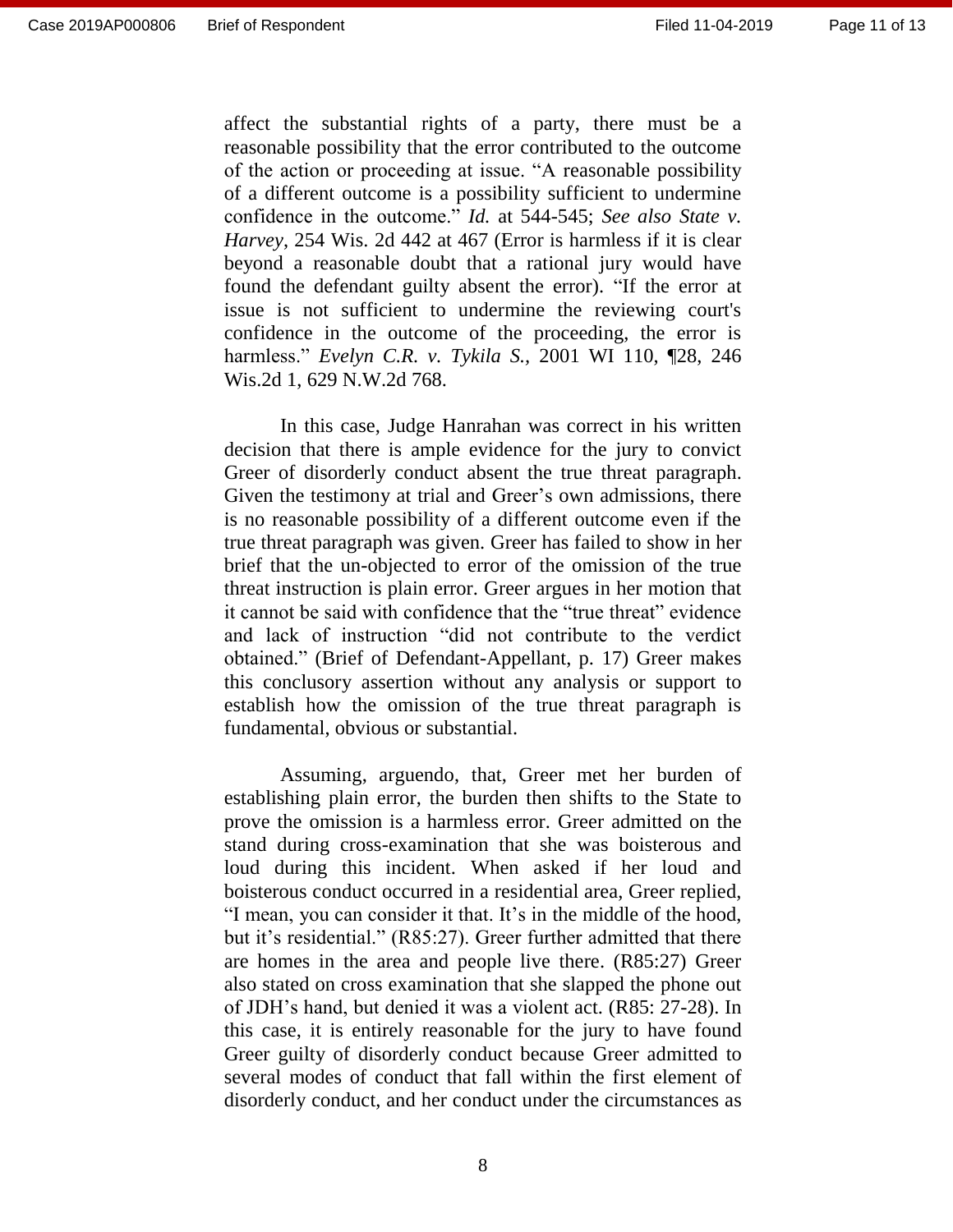Page 12 of 13

they then existed would have tended to cause or provoke a disturbance. (R85:53, 55)

#### **CONCLUSION**

For the reasons herein, the State asks that the court affirm the denial of Greer's motion for post-conviction relief.

Dated this 31 day of October, 2019.

Respectfully submitted,

JOHN CHISHOLM District Attorney Milwaukee County

Chelsea Pierski Assistant District Attorney State Bar No. 1096710

\_\_\_\_\_\_\_\_\_\_\_\_\_\_\_\_\_\_\_\_\_\_

#### **CERTIFICATION**

I hereby certify that this brief conforms to the rules contained in Wis. Stat. § 809.19 (8) (b) and (c) for a brief produced with a proportional serif font. The word count of this brief is 2,617.

\_\_\_\_\_\_\_\_\_\_\_\_\_\_\_\_ \_\_\_\_\_\_\_\_\_\_\_\_\_\_\_\_\_\_\_\_\_\_

Date Chelsea Pierski Assistant District Attorney State Bar No. 1096710